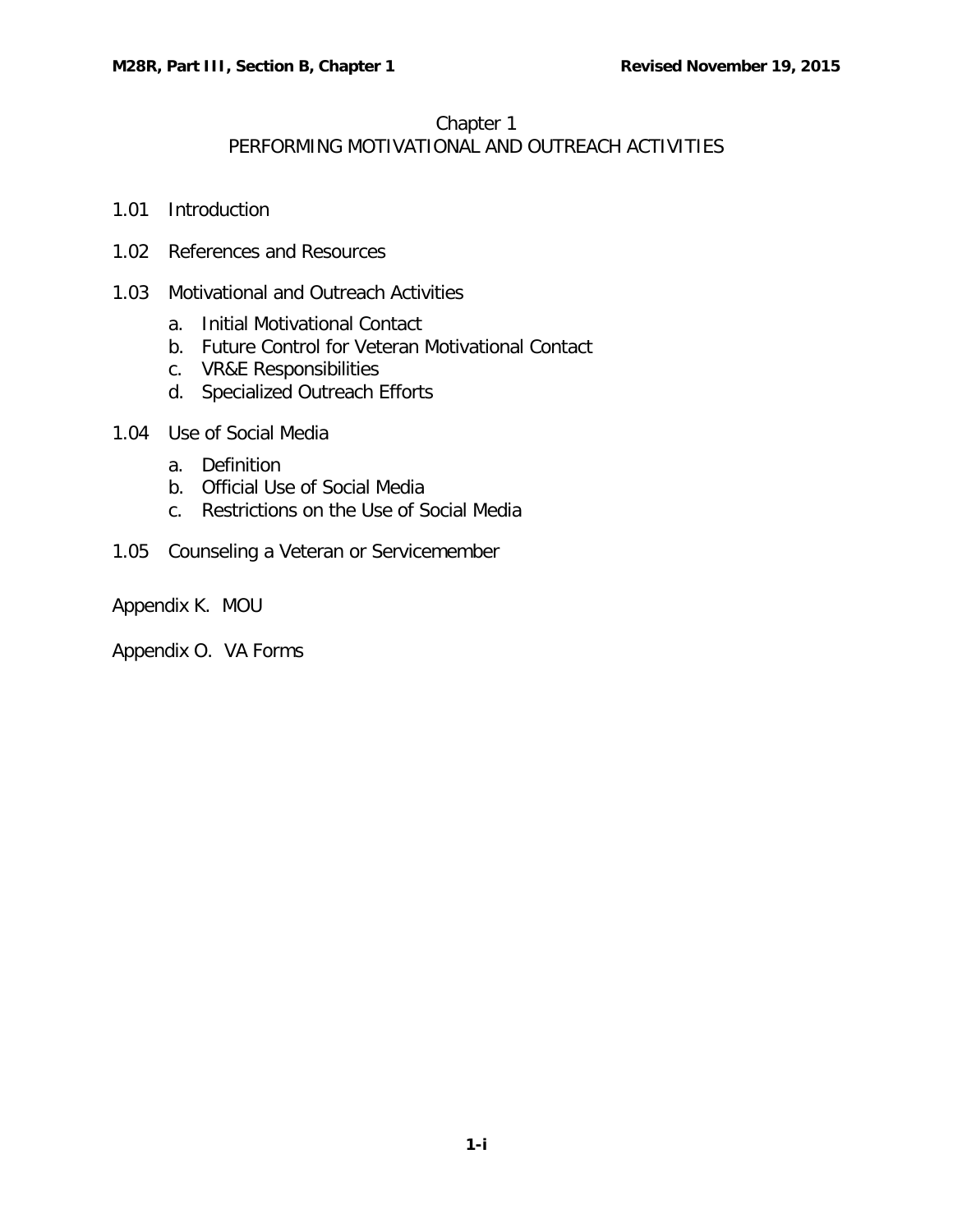# Chapter 1 PERFORMING MOTIVATIONAL AND OUTREACH ACTIVITIES

### <span id="page-1-0"></span>1.01 Introduction

Vocational Rehabilitation and Employment (VR&E) motivational and outreach activities are designed to ensure that a Servicemember or Veteran with potential eligibility for Chapter 31 benefits and VR&E services is made aware of program services. These activities should provide sufficient understanding to assist the Servicemember or Veteran in making an informed choice to apply for vocational rehabilitation and related services. This chapter is a summary of how VR&E partners with the Department of Veterans Affairs (VA) Compensation Division to identify a Veteran with potential eligibility for VR&E services after receiving a Service-Connected (SC) disability rating; follows-up with a Veteran who does not apply for VR&E services after receiving an application; counsels Veterans concerning potential Chapter 31 benefits; and utilizes specialized outreach efforts to reach a Servicemember or Veteran who is potentially eligible to receive VR&E benefits.

<span id="page-1-1"></span>1.02 References and Resources

| Laws:           | 38 United States Code (U.S.C.) 3697                                                                                                                                                                                                                                          |
|-----------------|------------------------------------------------------------------------------------------------------------------------------------------------------------------------------------------------------------------------------------------------------------------------------|
| Directives:     | VA Directive 6515                                                                                                                                                                                                                                                            |
| Resources:      | VETSNET Operational Report (VOR) Desk Reference                                                                                                                                                                                                                              |
| VA Forms (VAF): | VAF 28-1900, Disabled Veterans Application for Vocational<br>Rehabilitation<br>VAF 28-8890, Important Information about Vocational<br><b>Rehabilitation Benefits</b><br>VAF 119, Report of Contact                                                                           |
| Websites:       | www.facebook.com/VeteransBenefits<br>www.twitter.com/VAVetBenefits<br>https://www.youtube.com/user/DeptVetAffairs<br>www.flickr.com/photos/VeteransAffairs<br>http://www.blogs.va.gov/VAntage/<br>http://www.pdhealth.mil/dcs/pdhra.asp<br>http://www.yellowribbon.mil/yrrp/ |

- <span id="page-1-3"></span><span id="page-1-2"></span>1.03 Motivational and Outreach Activities
	- a. Initial Motivational Contact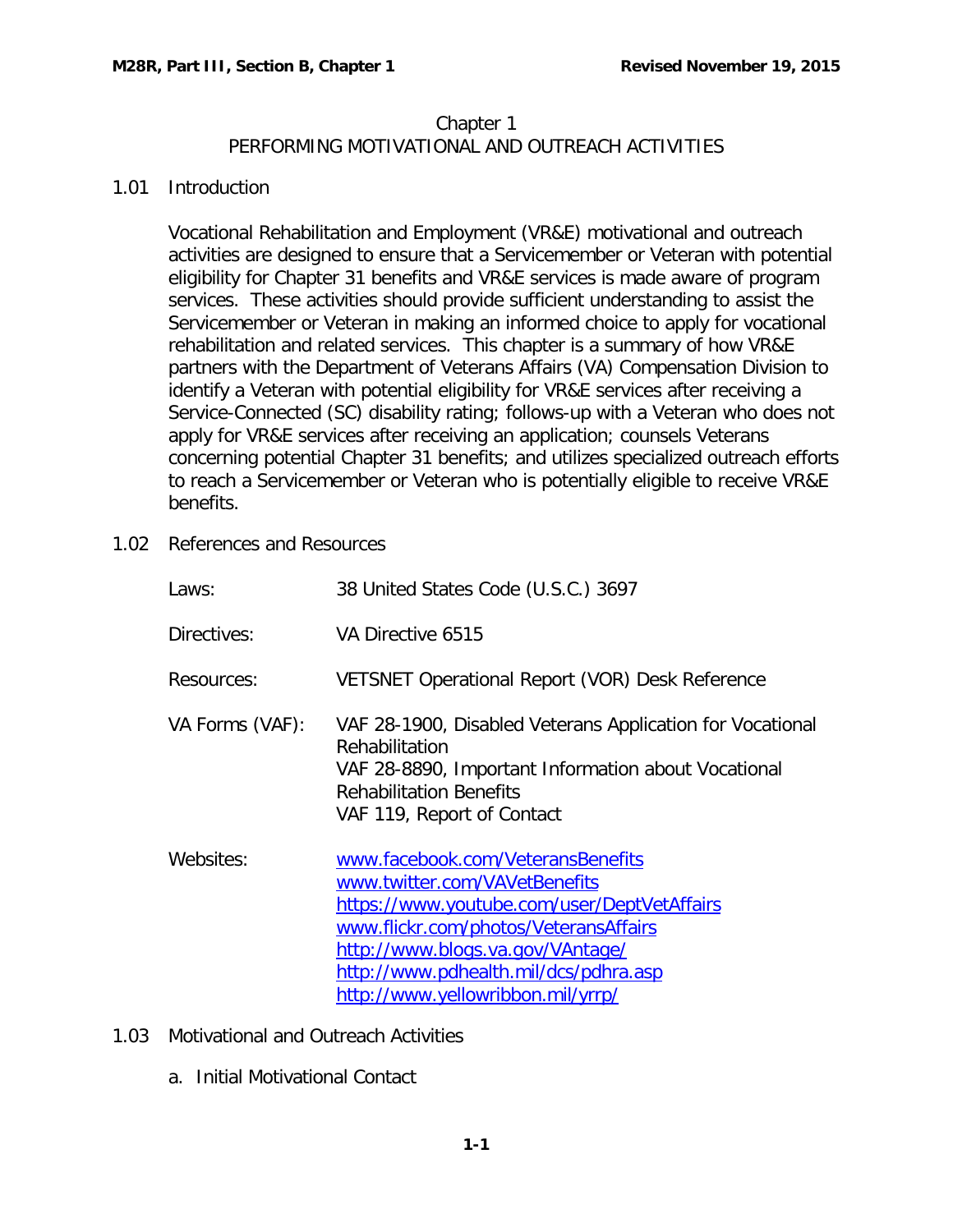The Veterans Service Center (VSC) informs the Veteran of the availability and purpose of the VR&E program when VSC processes an original or reopened claim that results in an initial SC disability rating of 10 percent or greater or an increased combined SC disability rating of 20 percent or greater. VAF 28- 1900 and VAF 28-8890, are automatically sent to the Veteran when eligibility for Chapter 31 benefits is established for initial or increased SC disability compensation.

See Appendix O, VA Forms, for information on how to access all forms referenced in this chapter.

<span id="page-2-0"></span>b. Future Control for Veteran Motivational Contact

The VSC uses the 810 diary code series in SHARE, a program used by Compensation Service to establish claim control and to view the Veteran's military, personal, and compensation and pension ratings information, to track follow-up activities for a Veteran identified as seriously disabled and establishes a 30-day future control for a subsequent motivational contact.

<span id="page-2-1"></span>c. VR&E Responsibilities

VR&E Divisions must check VOR monthly for pending 810 diary codes requiring action. A Veteran with severe disability conditions who has not filed a VAF 28-1900 is reflected on the VOR under the 810 diary code series. If a completed VAF 28-1900 is submitted prior to the control date, VR&E must clear the pending 810 diary code series in SHARE using the Pending Issue File Cleared (PCLR) command.

If a Veteran with a severe disability does not complete and return VAF 28- 1900 within 30 days from the date of receipt, VR&E staff must personally contact the Veteran to explain the benefits and services available under the VR&E program and encourage him/her to apply for VR&E services using VAF 28-1900. VR&E must clear the pending 810 diary code series in SHARE and document the contact on VAF-119 and file the form in the Veteran's Claims File (C-File).

VR&E Divisions are required to analyze the effectiveness of their motivational and outreach efforts. VR&E Officers or their designees are required to conduct a Systematic Analysis of Operations (SAO) regarding motivational/outreach activities annually. This analysis should include a review of VSC's compliance with required procedures for providing initial motivational materials when authorizing SC disability compensation awards, the effectiveness of VR&E motivational/outreach activities and whether the type of motivational contact by VR&E is appropriate.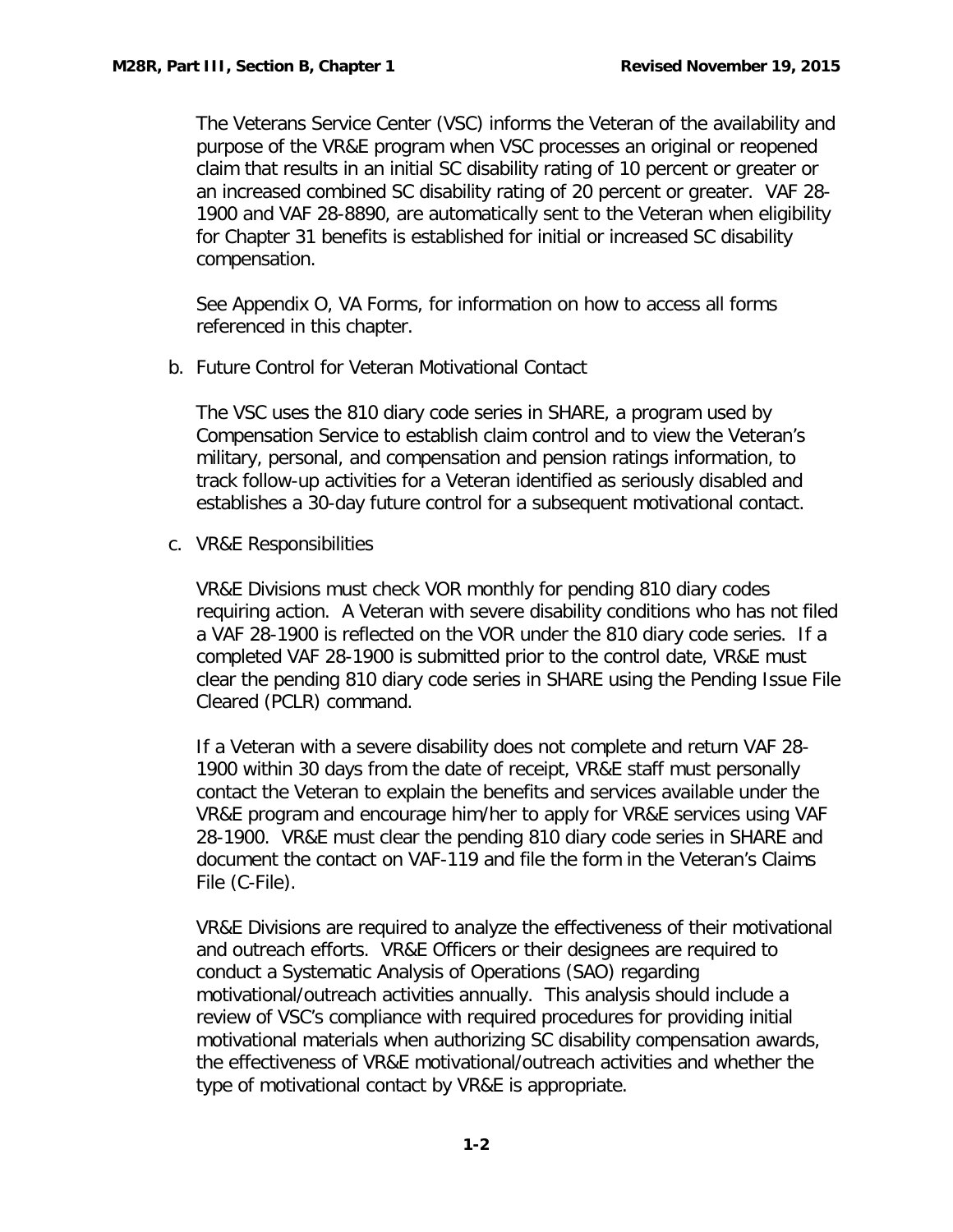<span id="page-3-0"></span>d. Specialized Outreach Efforts

Specialized outreach efforts are required for a transitioning Servicemember, and a hospitalized Servicemember or Veteran. These include the Transition GPS Program, educational and vocational counseling services under Chapter 36, Post-Deployment Health Reassessment (PDHRA), Yellow Ribbon Reintegration Program (YRRP), Integrated Disability Evaluation System (IDES), and VetSuccess on Campus (VSOC).

1. Transition GPS Program

The Transition GPS Program, formerly the Transition Assistance Program (TAP), was established to meet the needs of a separating Servicemember during their period of transition into civilian life by offering job-search assistance and related services.

The law creating Transition GPS established a partnership among the Departments of Defense, VA, Transportation and the Department of Labor's Veterans' Employment and Training Service (VETS) to give employment and training information to a Servicemember within 180 days of separation or retirement.

Transition GPS helps a Servicemember and his/her spouse make the initial transition from military service to the civilian workplace with less difficulty and at less overall cost to the government. An independent national evaluation of the program estimates that a Servicemember who participates in Transition GPS, on average, finds their first post-military employment opportunity three weeks sooner than those who do not participate in Transition GPS.

Transition GPS consists of comprehensive three-day workshops at selected military installations nationwide. Professionally-trained workshop facilitators from the State Employment Services, military family support services, Benefits Assistance Service, Veterans Health Administration (VHA), National Cemetery Administration, Department of Labor contractors or VETS staff may present at the workshops.

- 2. Educational/Vocational Counseling (Chapter 36)
	- (a) Eligbility

VR&E provides educational and vocational counseling services to individuals who meet one of the following criteria:

• Servicemember who is within six months prior to discharge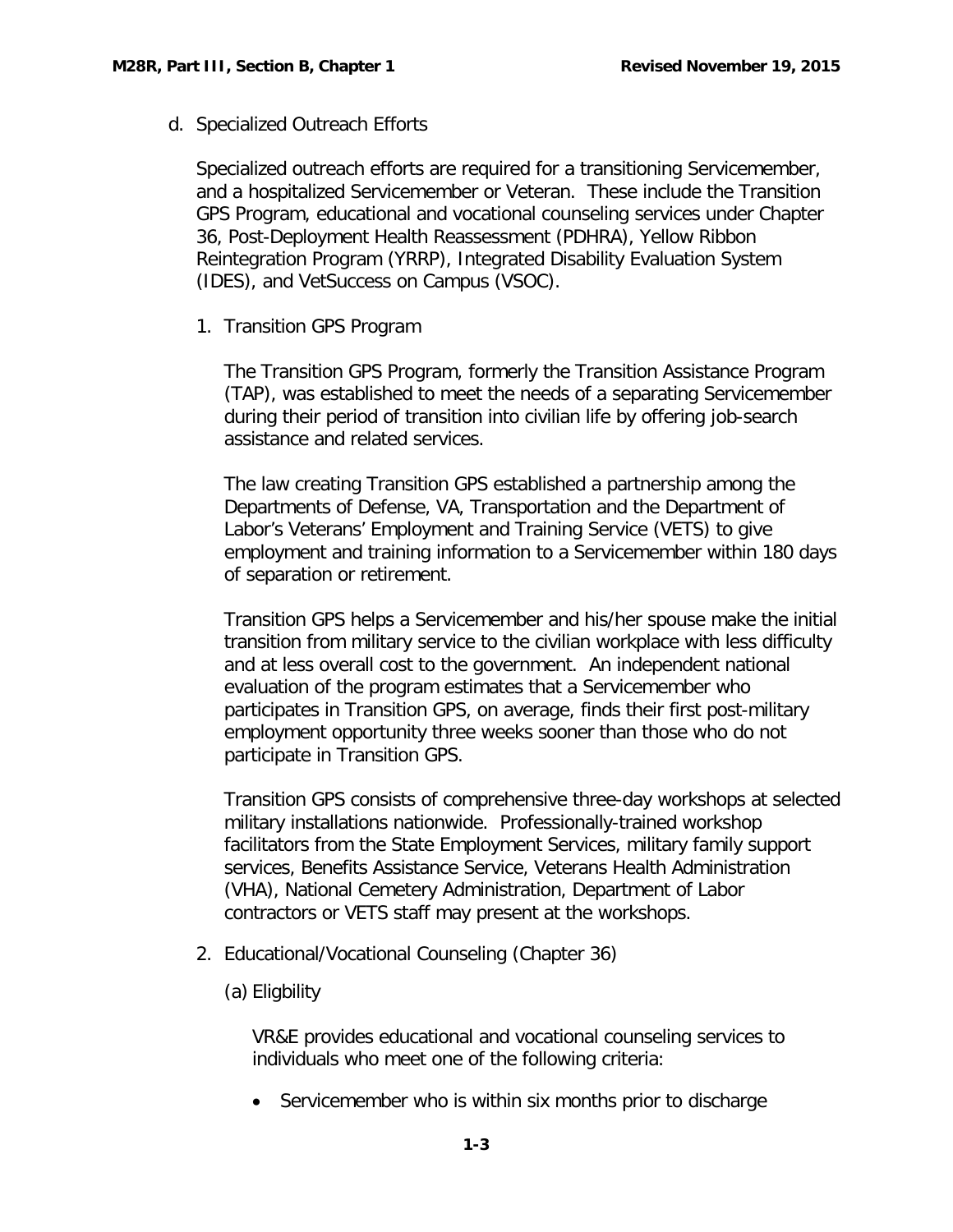from active duty.

- Veteran who is within one year following discharge from active duty.
- Current beneficiaries of educational assistance under Chapters 30, 31, 32, 33, 35, 1606 and/or 1607.
- (b) Services

Services provided under Chapter 36 include the following:

- Counseling to facilitate career decision-making for civilian or military occupations.
- Educational and vocational counseling to choose an appropriate civilian occupation and develop a training program.
- Academic and adjustment counseling to resolve barriers that impede success in training or employment.

For more information on educational and vocational counseling under Chapter 36, see 38 U.S.C. 3697 and M28R.VII.A.1.

3. Post-Deployment Health Reassessment (PDHRA)

The Department of Defense (DoD) launched the PDHRA Program to safeguard the well-being of a Servicemember. While the initial focus of the PDHRA is on returning Reservists and National Guard members who fall within the three- to six-month post-deployment period, the program is also made available to a Servicemember who has returned from deployment since September 11, 2001. PDHRA events focus on reconnecting a Servicemember and his/her family with service providers to ensure that they are aware of and understand the benefits and resources that are available to help them overcome the challenges of reintegration. VR&E's participation in these events facilitates contact with OEF/OIF/OND Reservists and National Guard members and provides them with information regarding VR&E benefits.

For more information on the PDHRA Program, see [www.pdhealth.mil/dcs/pdhra.asp](http://www.pdhealth.mil/dcs/pdhra.asp)

4. Yellow Ribbon Reintegration Program (YRRP)

DoD's YRRP events provide National Guard and Reserve members and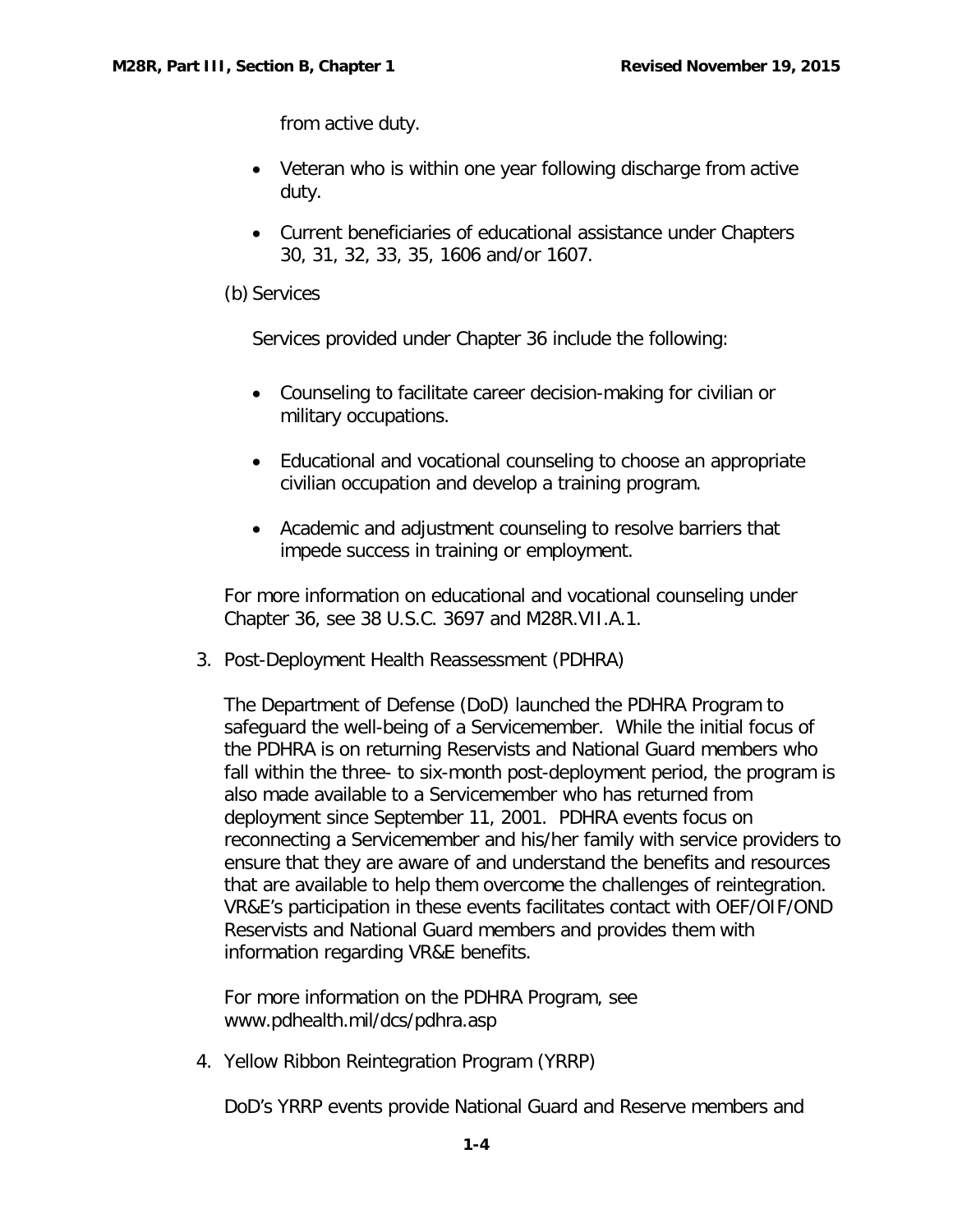their families with information, services and referrals throughout the entire deployment cycle. The goal of the YYRP is to provide reintegration assistance at 30-day, 60-day and 90-day intervals following demobilization. YRRP events focus on reconnecting a Servicemember and his/her family with service providers to ensure that they are aware of and understand the benefits and resources that are available to help overcome the challenges of reintegration. VR&E's participation in these events facilitates contact with OEF/OIF/OND Reservists and National Guard members, and provides them with information regarding VR&E benefits.

For more information on the YRRP, see www.yellowribbon.mil

Note: VR&E Divisions are encouraged to include PDHRA and YRRP events in their outreach activities. The volume of exiting Servicemembers, frequency and location of events will need to be considered when determining which events are attended.

5. Integrated Disability Evaluation System (IDES)

A national Memorandum of Understanding (MOU) was signed by VA on January 17, 2012, and DoD on February 1, 2012, that provides guidance and responsibilities for stationing VR&E counselors on military installations (see Appendix K, Signed MOUs). Vocational Rehabilitation Counselors (VRCs) provide outreach and transition services to a Servicemember transitioning through the IDES program. VRCs engage the Servicemember early in their recovery, helping them identify the skills they have, the skills they need and opportunities where those skills can be used for future employment.

Services range from a comprehensive rehabilitation evaluation to determine abilities, skills and interests for employment purposes, to support services to obtain and maintain employment. By physically placing VRCs at IDES locations on military installations, quality and timeliness of benefits delivery is improved by beginning the process of developing a new career that is uniquely appropriate for each individual's desires and abilities during the transition process.

6. VetSuccess on Campus (VSOC)

The VSOC program was designed to serve beneficiaries receiving educational benefits. Veteran students transitioning from active duty service to civilian life face unique challenges entering the college or university setting. They may need special supportive services to deal with issues such as symptoms of Post-Traumatic Stress Disorder, Traumatic Brain Injury or other mental and physical health issues. Under the VSOC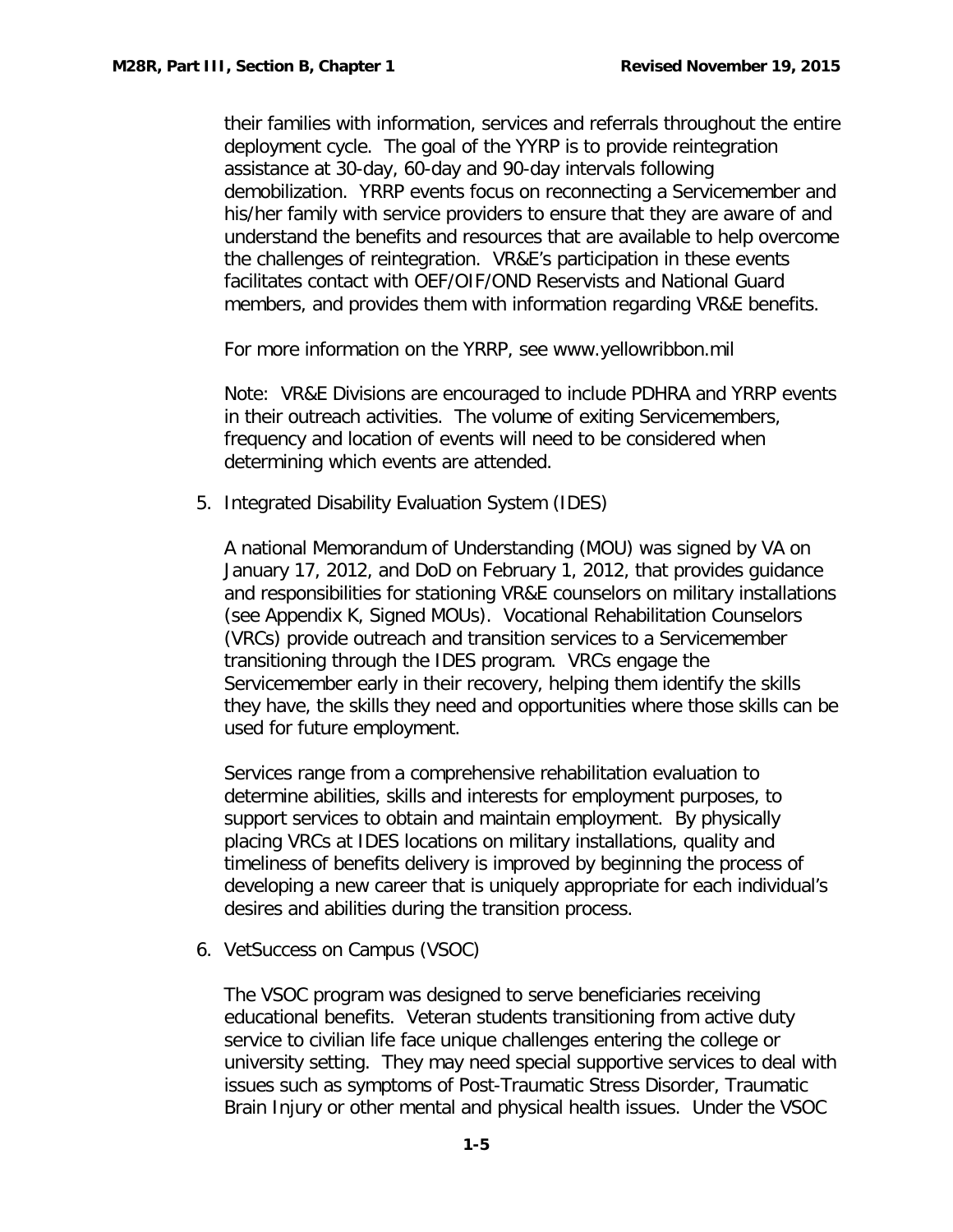program, VRCs are assigned to certain campuses to provide VA benefits, outreach services, support and assistance to ensure the Veteran's health, educational and benefit needs are met.

VRCs assigned to campuses are easily accessible by Veteran students. Counselors are available to respond to quick questions or detailed requests for assistance accessing VA benefits such as life insurance, home loans, VR&E, Post-9/11 GI Bill or other VA education benefits.

Through the VSOC program, Veteran students can obtain a referral for health services through VA medical facilities and local Veteran Centers, information on submitting a claim for disability compensation, the location of community and campus resources, and employment and resume assistance. The VSOC counselor may also provide assistance and information on application, evaluation and entitlement to VR&E Chapter 31 services.

VSOC counselors also provide supportive guidance to the Veteran and an eligible dependent by assisting in resolving problems that may interfere with their ability to complete their education and enter the civilian workforce in a viable career.

e. VR&E Duties at Outreach Events

The duties of VR&E staff attending outreach events may include, but are not limited to, the following tasks:

- Staffing information tables with Chapter 31 and Chapter 36 benefits information (e.g., Quick Books, VR&E Orientation CDs and VAF 28-1900).
- Addressing questions and concerns regarding Chapter 31 and Chapter 36 benefits.
- Assisting a Servicemember, Veteran, or dependent with completing applications for Chapter 31 or Chapter 36 benefits.
- Submitting a brief summary of events, including date, location, services provided, and number of participants.

Outreach events are routinely held on weekends. Therefore, ROs must consider the availability of overtime funds or the use of compensatory time for employees attending outreach events.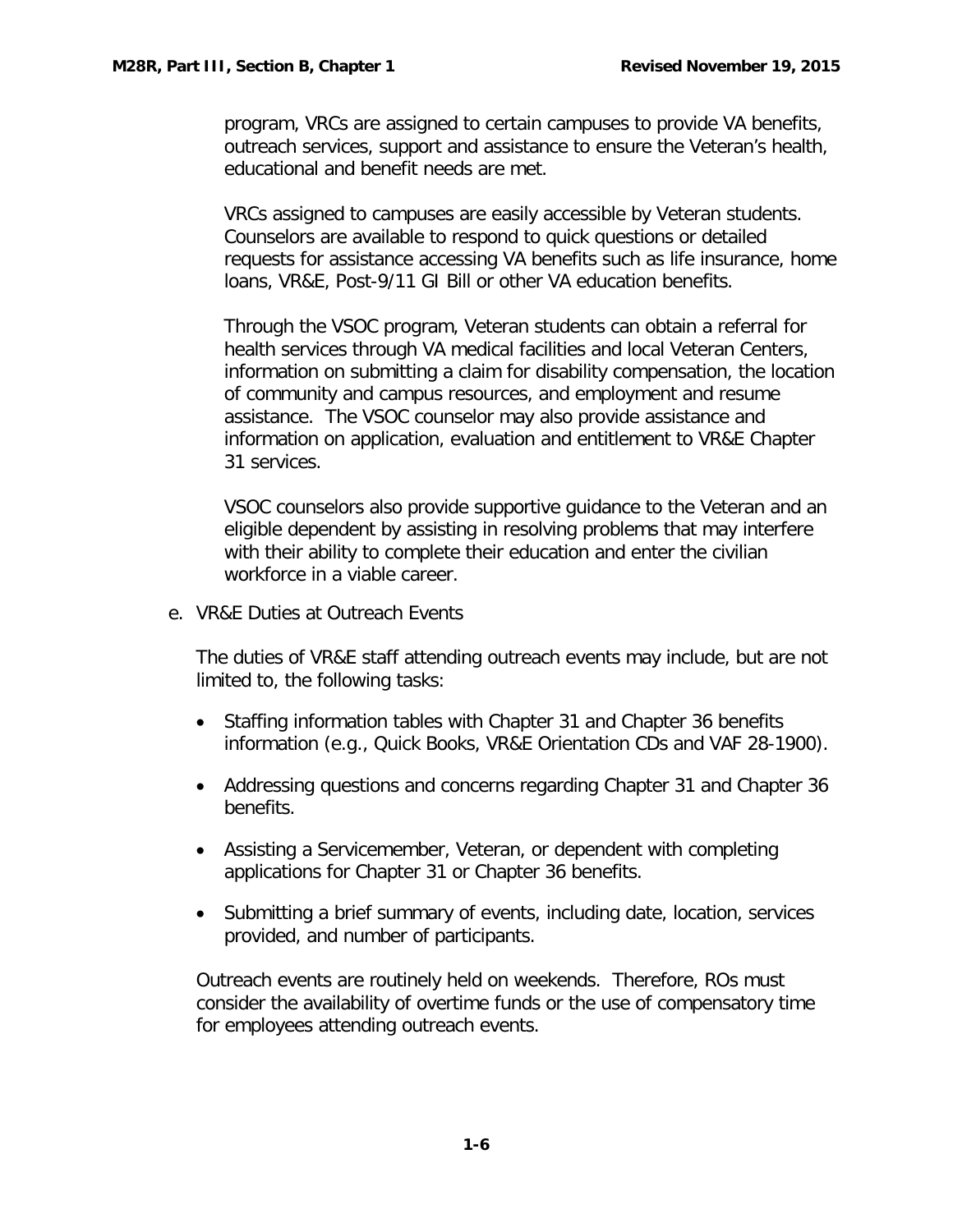### <span id="page-7-1"></span><span id="page-7-0"></span>1.04 Use of Social Media

a. Definition

Social media is defined as a form of electronic communication through which users create online or virtual communities and network to share information, ideas, personal messages, and other content, such as videos, photos, etc. Examples of commonly used social media are websites for social networking and microblogging.

<span id="page-7-2"></span>b. Official Use of Social Media

VA has established a substantial online presence utilizing the most current social media platforms. The main goal of VA social media is to interact with the "millions of Veterans and their family members" who already use social media each day. VA's official policy on use of social media by VA employees is outlined in VA Directive 6515. VA's official social media sites are:

1. Facebook

Veterans Benefits Administration (VBA) manages a Facebook page to allow real-time feedback on various programs and services. This page is also used to notify Veterans and stakeholders of upcoming events and to make other announcements. VR&E staff is responsible for providing a Facebook posting biweekly.

This site can be accessed at [www.facebook.com/VeteransBenefits](http://www.facebook.com/VeteransBenefits)

2. Twitter

VBA manages an account on Twitter to allow real-time feedback on various programs and services. Twitter is a social networking and microblogging service similar to Facebook. Posts are limited to 140 characters. VR&E staff is responsible for providing a microblog, called a "tweet", on a weekly basis.

This site can be accessed at [www.twitter.com/VAVetBenefits](http://www.twitter.com/VAVetBenefits)

3. Flickr

Flickr is a photo-sharing site is used to "put a face on" VA personnel, facilities, services and Veterans.

The VA's Flickr address is [www.flickr.com/photos/VeteransAffairs](http://www.flickr.com/photos/VeteransAffairs)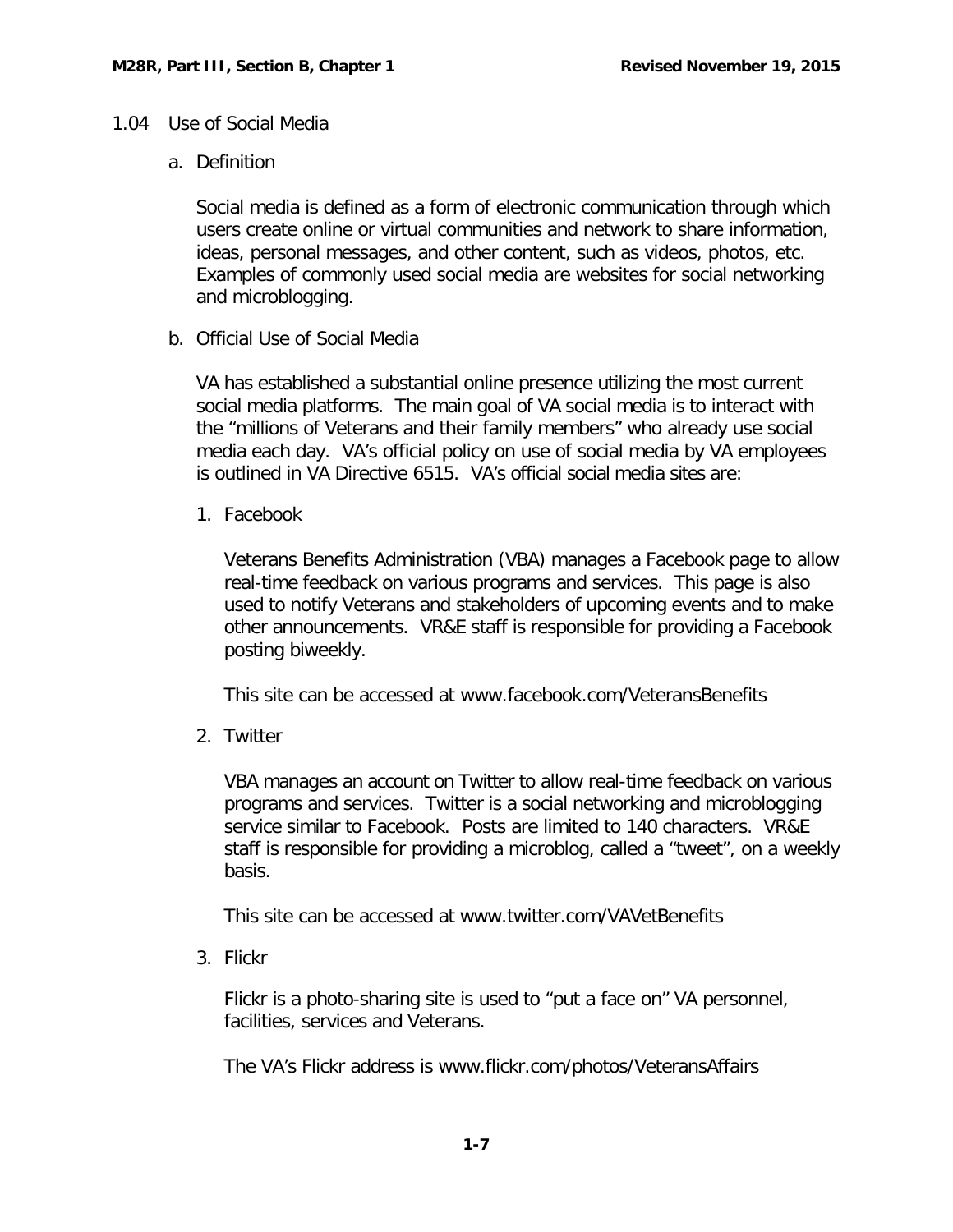4. VAntage Point

This is the official blog of the VA and provides a forum for Veterans, active-duty military, their families and the general public to learn about the Department and its initiatives and to contribute feedback. Since VA employees are encouraged to submit guest blogs, VAntage Point may also be used in local outreach and marketing efforts if approved by the VR&E Officer and the RO Director.

Vantage Point's address is www.blogs.va.gov/VAntage

5. YouTube

YouTube provides a video posting site for individuals to share and view videos. The website also provides a forum for response to videos by written reply or video reply. VR&E Service will solicit and may post testimonial-type videos featuring Chapter 31 participants discussing their experiences in the program. VR&E Service may also utilize YouTube to reach out to employers to market the program and services, and to encourage them to consider VR&E as a hiring resource. Staff must contact the VA Office of Public and Intergovernmental Affairs and the VA Social Media Office before submitting a video.

Go to [www.youtube.com/user/DeptVetAffairs#g/c/A93A5833057D78B7](http://www.youtube.com/user/DeptVetAffairs%23g/c/A93A5833057D78B7) for VA videos on YouTube.

- <span id="page-8-0"></span>c. Restrictions on the Use of Social Media
	- 1. General Restrictions for all VA Employees

Employees who are not officially authorized to speak on behalf of VA must never state or infer in their communications that they represent VA's official position. When acting in or outside of their official capacities, VA employees must draw a clear distinction between their personal views and their professional duties. Similarly, employees should discourage Veterans and associated participants from seeking official VA determinations via social media. In these cases, employees must be clear that these requests must be submitted through the designated official channels to ensure proper protection of personal information and for an official response to be provided.

It is important to note that each employee is personally responsible for the content they publish on social media, and be mindful that what is published will be public for a long time; in some cases, a personal disclaimer should be written to indicate that the speaker is not